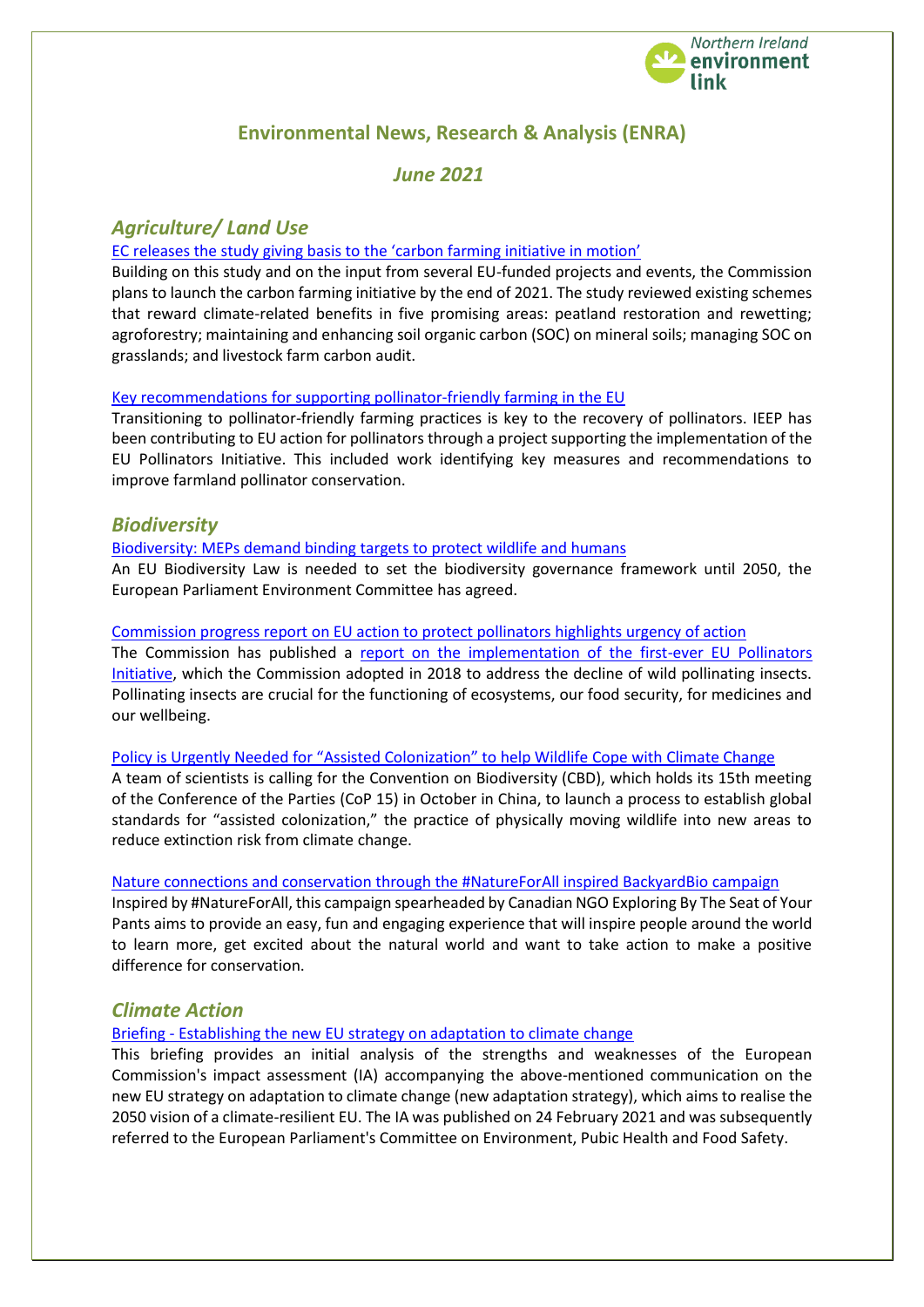## [Are long-term climate emissions scenarios plausible today? Scientists review using historical emissions](https://ec.europa.eu/environment/integration/research/newsalert/pdf/561na1_en-are-long-term-climate-emissions-scenarios-plausible-today-scientists-review-using-historical-emissions-data.pdf)  [data](https://ec.europa.eu/environment/integration/research/newsalert/pdf/561na1_en-are-long-term-climate-emissions-scenarios-plausible-today-scientists-review-using-historical-emissions-data.pdf)

Long-term emissions scenarios are a vital tool in evaluating future climate-change and response strategies. This study seeks to assess whether Intergovernmental Panel for Climate Change (IPCC) emission projections, based on these scenarios, are relevant today  $-$  by examining historical trends and projections for key variables during 1990–2017.

### EIB Working Paper - [Assessing climate change risks at the country level](https://www.eib.org/en/publications/economics-working-paper-2021-03)

The European Investment Bank Climate Change Risk Country Scoring Model provides a way to comprehensively assess the climate change risks faced by more than 180 countries. The two sets of scores for physical and transition risks aggregate exposures to various risk factors, taking into account the adaptation and mitigation capacity of each country.

## *Circular Economy*

#### [How long do products last? A new model for long-lived product lifetimes, applied to construction](https://ec.europa.eu/environment/integration/research/newsalert/pdf/561na3_en-how-long-do-products-last-a-new-model-for-long-lived-product-lifetimes-applied-to-construction.pdf)

Both in Europe and worldwide, actions are in place to increase the rates of product use and recycling and transition to a more circular economy. However, without accurate data on product lifetimes, it is difficult to understand whether, when and which interventions would be appropriate and effective. This study applies 'material flow analysis' to UK construction industry data to produce a novel method of identification for product lifetimes.

### [Key to a circular future?](https://www.eureau.org/resources/news/545-key-to-a-circular-future)

Waste water operators already render the valuable resources found in sludge to be reusable but we need a regulatory framework to support sustainable and resilient sludge management. The current regulatory framework for sludge is set across a number of different instruments at EU level, which tend to focus on the waste dimension rather than on the reuse of the valuable resources.

## *Covid-19/ Build Back Better*

### [A Green Recovery Starts In Cities](https://ieep.eu/news/a-green-recovery-starts-in-cities?)

EU Member States recently published their National Recovery and Resilience Plans. These plans will form the basis of the lion's share of EU spending to implement the European Green Deal, but cities have barely been consulted in drafting these plans

## *Energy*

#### In focus: Hydrogen - [driving the green revolution](https://ec.europa.eu/info/news/focus-hydrogen-driving-green-revolution-2021-abr-14_en)

With more and more countries pledging climate neutrality, the world needs to find solutions to decarbonise every last part of our economy. Hydrogen is the word on everyone's lips, and there are good reasons behind the hype. Because of its multifaceted and versatile nature, it can play a key role in addressing the challenges ahead.

#### [Morning After: Coal's Days Are Over, Taxpayers Face Clean](https://meta.eeb.org/2021/05/27/morning-after-coals-days-are-over-tax-payers-face-clean-up-bills/)-Up Bills

Coal is inevitably on its way out of the EU energy mix, but the public is facing a double legacy of environmental damage and footing the bill for the remediation costs, as current EU liability rules for companies are not doing their job. Europe passed a milestone this spring when 50% of the coal power capacity either has closed or announced closure dates before 2030. Coal is not only incompatible with EU climate goals, but also increasingly unprofitable. It could not be clearer: we are in the end game for coal in Europe, and a phase-out is as inevitable as it is necessary.

## *Freshwater*

### [Wasted Ink On Waste Water?](https://meta.eeb.org/2021/05/03/wasted-ink-on-waste-water/)

Weak rules and poor implementation: this is why the EU is failing to curb pollution from the chemical industry, shows [a new report](https://eeb.org/library/wasted-ink-on-waste-water-of-missed-opportunities-and-untapped-potential-in-the-cww-bref/) by the European Environmental Bureau.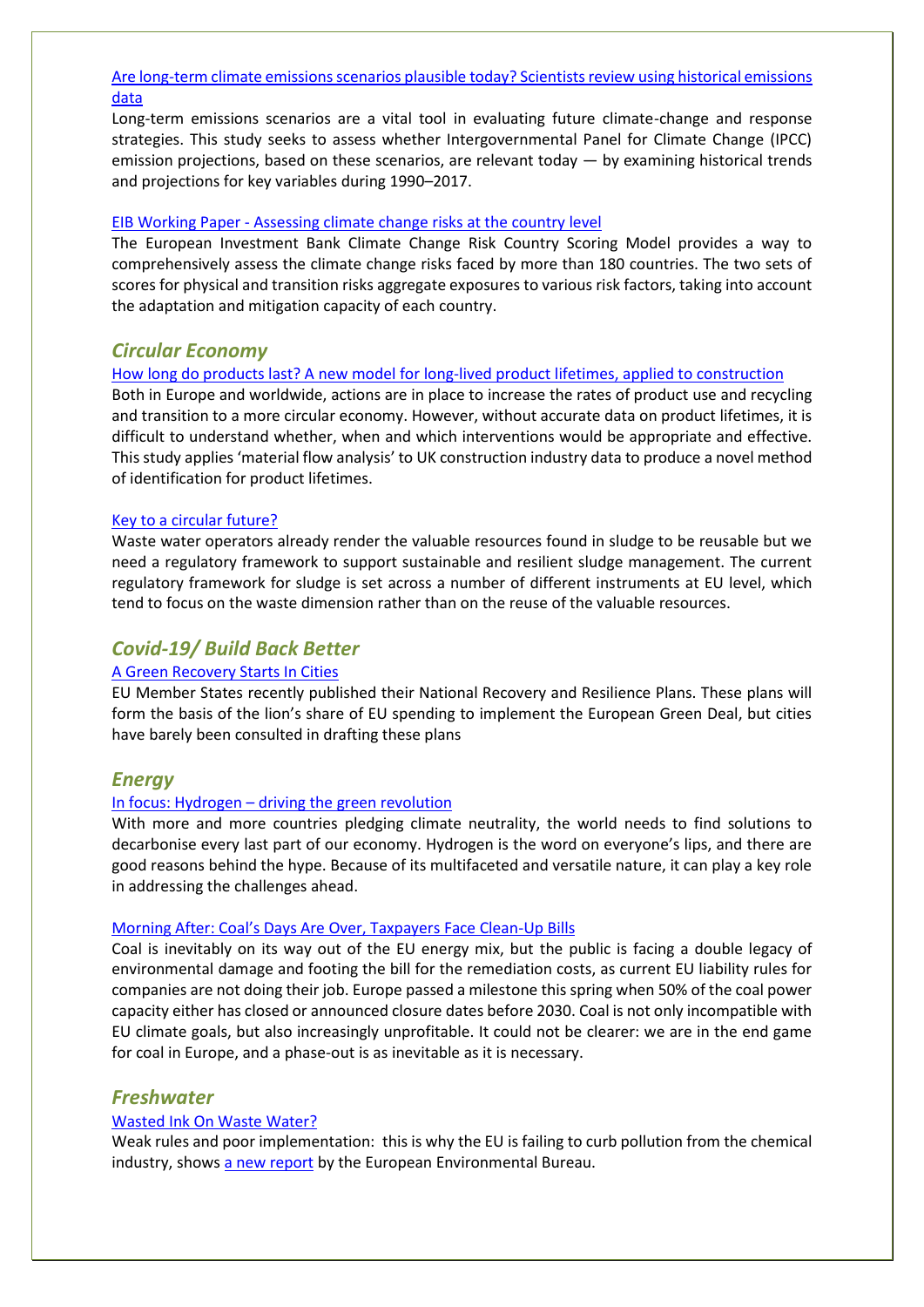## *Governance*

[An emerging conservation approach: Other Effective Area-based Conservation Measures](https://ieep.eu/news/an-emerging-conservation-approach-other-effective-area-based-conservation-measures)

The OECM framework provides ample opportunity to promote biodiversity conservation in the EU, can complement existing protected areas across landscapes and seascapes and contribute to achieving ambitious conservation targets. Nevertheless, the concept is still new, especially in the EU, and their role needs to be carefully evaluated.

### [New IUCN Open Project Portal to increase transparency and accountability](https://www.iucn.org/news/secretariat/202105/new-iucn-open-project-portal-increase-transparency-and-accountability)

The International Union for Conservation of Nature (IUCN) now has an Open Project Portal to allow open, comprehensive public access to data on IUCN's work in over 125 countries and territories. This new public portal is a part of IUCN's commitment to increase the transparency of its project portfolio for the Union, project donors and stakeholders and the public.

## *Green New Deal*

[European Green Deal: Commission aims for zero pollution in air, water and soil](https://ec.europa.eu/commission/presscorner/detail/en/IP_21_2345)

The European Commission has adopted the [EU Action Plan: "Towards Zero Pollution for Air, Water](https://ec.europa.eu/environment/pdf/zero-pollution-action-plan/communication_en.pdf)  [and Soil"](https://ec.europa.eu/environment/pdf/zero-pollution-action-plan/communication_en.pdf) – a key deliverable of the [European Green Deal](https://ec.europa.eu/info/strategy/priorities-2019-2024/european-green-deal_en) and the main topic of this year's EU Green [Week.](https://www.eugreenweek.eu/)

## *Marine*

[First guidelines to design and deploy Blue Carbon projects in Europe and the Mediterranean](https://www.iucn.org/news/mediterranean/202105/first-guidelines-design-and-deploy-blue-carbon-projects-europe-and-mediterranean)

IUCN launches a manual to support financing of restoration and conservation efforts on a European and Mediterranean scale. Conservation of blue carbon ecosystems such as wetlands and seagrasses is one of the most effective management measures for climate change mitigation. The *[Manual for the](https://www.iucn.org/sites/dev/files/content/documents/2021/manualbluecarbon_eng_lr.pdf)  [Creation of Blue Carbon Projects in Europe and the Mediterranean](https://www.iucn.org/sites/dev/files/content/documents/2021/manualbluecarbon_eng_lr.pdf)* launched by IUCN intends to respond to the growing interest in managing, protecting, and restoring these blue carbon habitats to their full potential as a part of local and global climate change mitigation policies.

### [Filling the Gaps in the Global Governance of Marine Plastic Pollution](https://www.iucn.org/news/world-commission-environmental-law/202105/filling-gaps-global-governance-marine-plastic-pollution)

Effective responses to marine plastic pollution will require unwavering commitments by all stakeholders to change their behavior. What is the best way forward?

### [EU unveils roadmap to green maritime activities](https://euobserver.com/climate/151869?utm_source=euobs&utm_medium=rss)

The European Commission unveiled new rules to green economic activities at sea, which employ more than four million people in the bloc. The European Commission have presented a roadmap to green economic activities at sea, including new targets to restore damaged marine ecosystems.

## *Plastics*

### [Microplastic pollution from tyre-wear: a review of source, emissions and risk](https://ec.europa.eu/environment/integration/research/newsalert/pdf/561na4_en-microplastic-pollution-from-tyre-wear-a-review-of-source-emissions-and-risk.pdf)

Tyre-wear particles, which may account for a large proportion of microplastic pollution, are the focus of a recent review of studies on the environmental concentrations and impacts of non-exhaust vehicle emissions. The review finds no data on the potential risk from ingestion via the food chain, and little information from either long-term monitoring, or on the particles' ecotoxicological effects.

### [Study highlights best EU initiatives for achieving material circularity for three types of plastic](https://ec.europa.eu/environment/integration/research/newsalert/pdf/561na4_en-study-highlights-best-eu-initiatives-for-achieving-material-circularity-for-three-types-of-plastic.pdf)

Global annual production of plastic, primarily from fossil fuels, exceeds 300 megatonnes (Mt) a year. A study compares European initiatives to improve recycling of three widely used plastics polyethylene (PE), polypropylene (PP), and polyethylene terephthalate (PET) -to achieve policy targets for reducing virgin plastic production. The material flow of these plastics in Europe - lifetimes, demand growth rates and quality reductions of recycled plastic - are considered over a 50-year timeframe.